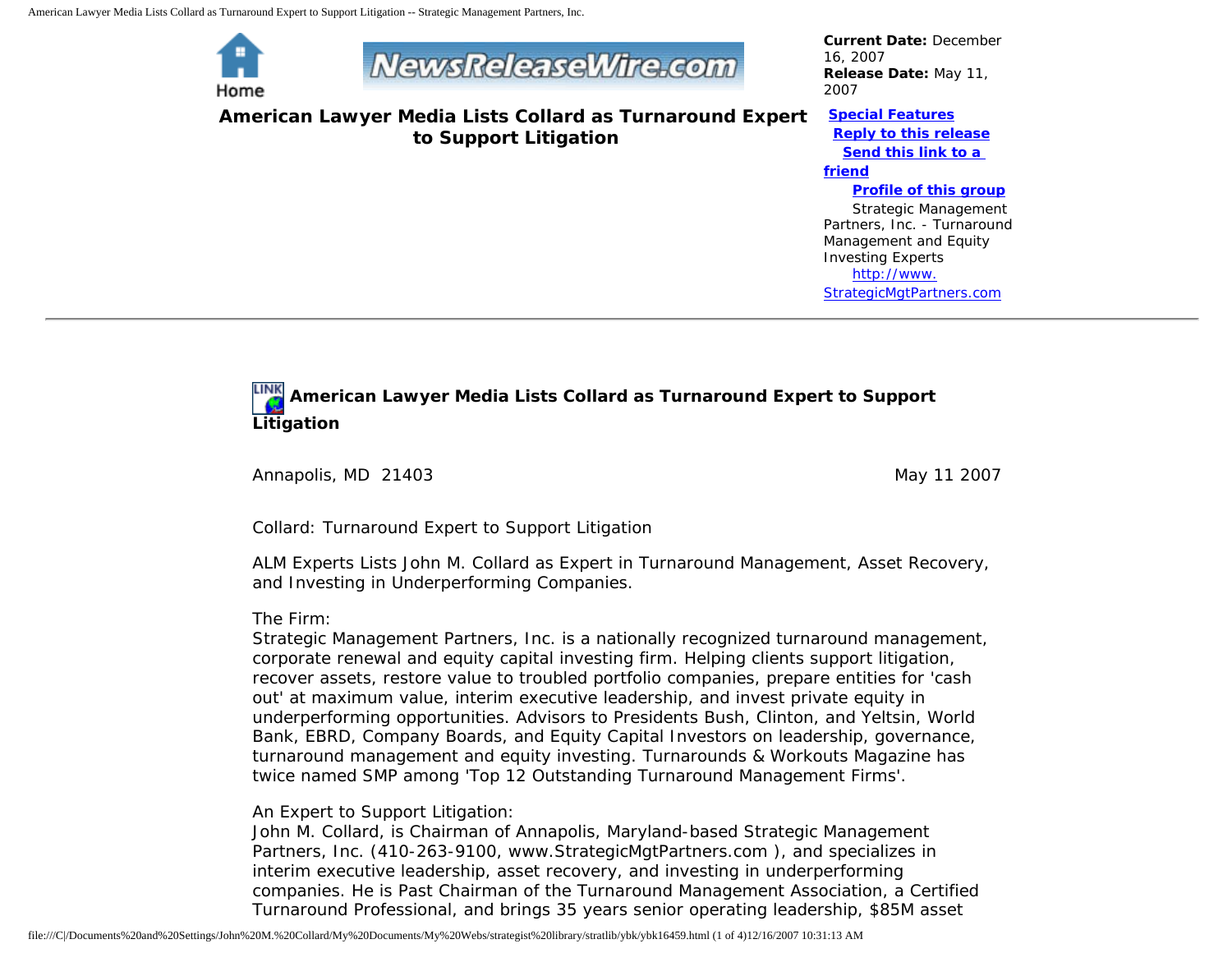recovery, 40+ transactions worth \$780M+, and \$80M fund management expertise to run troubled companies, and advise company boards, litigators, institutional and private equity investors.

Primary Areas of Expertise: Turnaround and Crisis Management Interim Executive Leadership Investing in Underperforming Companies Asset Recovery Mergers & Acquisitions Corporate Governance & Renewal Company Viability Revenue Driven Turnarounds

www.StrategicMgtPartners.com

John M. Collard (Strategist@aol.com) Chairman Strategic Management Partners, Inc. 522 Horn Point Drive Annapolis, MD 21403 Phone : 410-263-9100 Fax : 410-263-6094

[www.StrategicMgtPartners.com](http://www.strategicmgtpartners.com/)

More Information [ALM Experts Profile Page of Collard](http://www.almexperts.com/ExpertWitness/experts_and_consultants/expert/5240329.html)

[Contact John M. Collard](http://www.expertclick.com/expertClick/contact/default.cfm?Action=ContactExpert&GroupID=1016)  $\Box$ 

[Ask a question with InterviewNetS](http://www.expertclick.com/expertClick/contact/default.cfm?GroupID=1016)M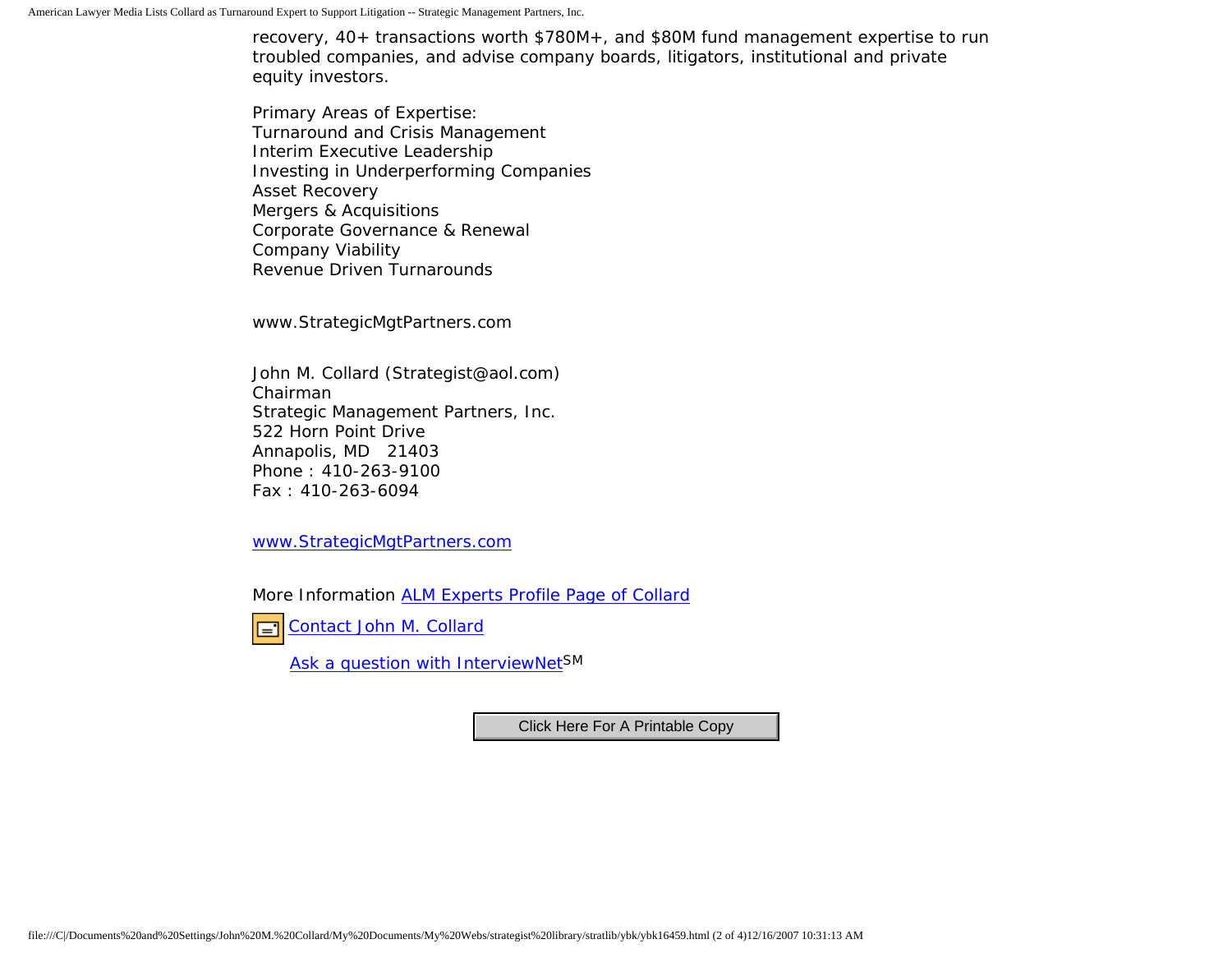|     | Other experts on these topics:   |
|-----|----------------------------------|
| 1.  | <b>Management</b>                |
| 2.  | Leadership                       |
| 3.  | <b>Planning</b>                  |
| 4.  | <b>Invest</b>                    |
| 5.  | <b>Strategy</b>                  |
| 6.  | <b>Small Business</b>            |
| 7.  | <b>Strategic Planning</b>        |
| 8.  | <b>Advisor</b>                   |
| 9.  | <b>Valuation</b>                 |
| 10. | <b>Transition</b>                |
| 11. | <b>Value</b>                     |
| 12. | <b>Bankruptcy</b>                |
| 13. | <b>Crisis Management</b>         |
| 14. | <b>Governance</b>                |
| 15. | <b>Investment Management</b>     |
| 16. | <b>CEO Effectiveness</b>         |
| 17. | <b>Executive Leadership</b>      |
| 18. | <b>Turnaround</b>                |
| 19. | <b>Corporate Change</b>          |
| 20. | <b>Ethical Issues/Management</b> |
| 21. | <b>Startup</b>                   |
| 22. | <b>Corporate Restructuring</b>   |
| 23. | <b>Executive Transition</b>      |
| 24. | <b>Turnaround Management</b>     |
| 25. | <b>Venture Capital</b>           |
| 26. | <b>Asset Recovery</b>            |

**27. [Corporate Renewal](http://www.expertclick.com/search/default.cfm?SearchCriteria=Corporate Renewal)**